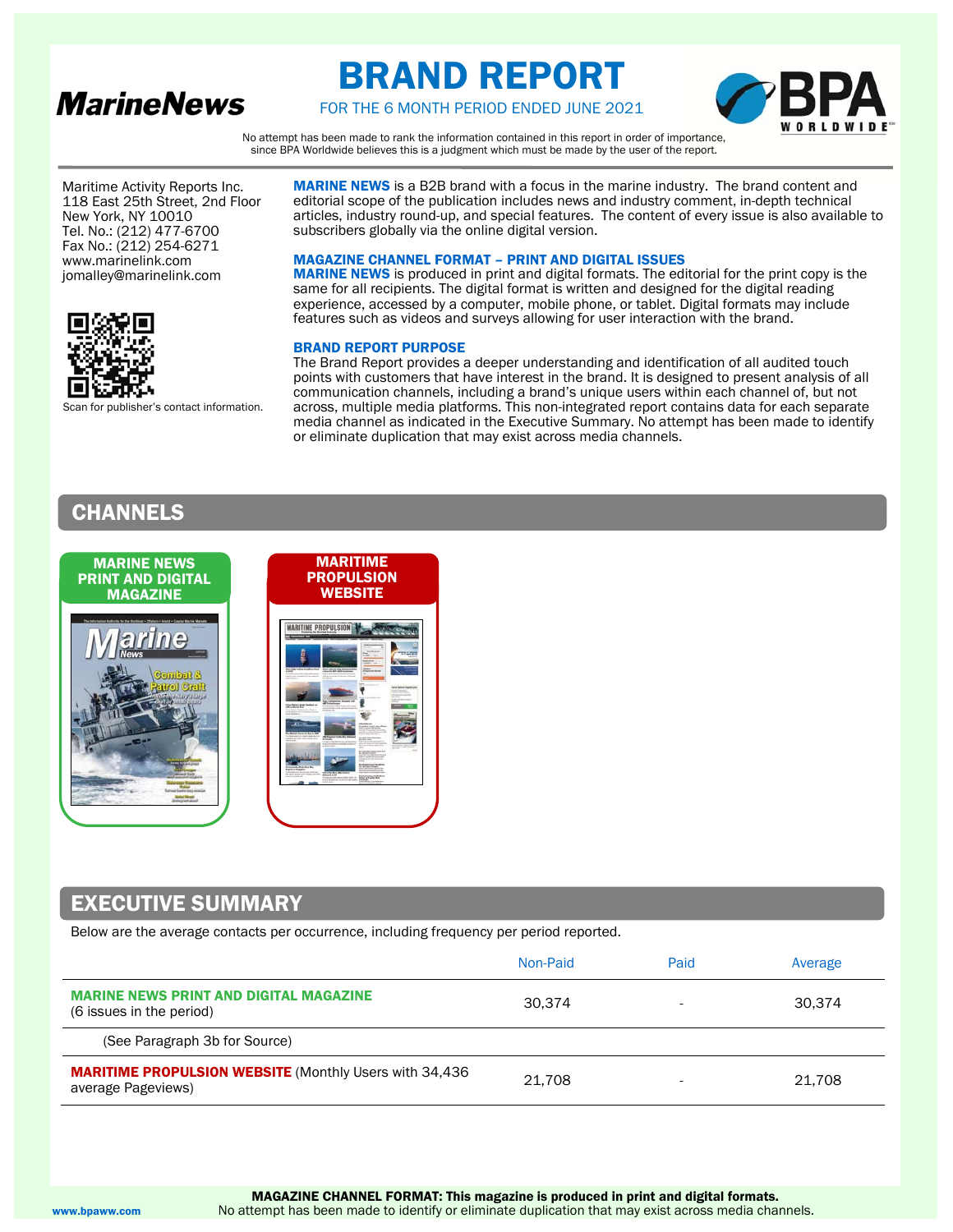# FIELDSERVED

MARINE NEWS serves the commercial and Naval marine industries including ship, boat, barge and workboat owners, operators, offshore oil drilling operations, shipbuilding, boatbuilding, boat repair, marine engineers, naval architects, port authorities and other industries as reported in paragraph 3a herein.

### DEFINITION OF RECIPIENT QUALIFICATION

Qualified recipients are personnel in the commercial and Naval marine industries - owners, corporate officers (chairmen, CEOs, CFOs, CIOs), directors, presidents, vice presidents, general managers, sales/marketing managers, purchasing agents/managers, other managers, marine superintendents, port captains, port engineers (shore side), ship surveyors, project engineers, foremen, and others employed aboard ships.

| <b>AVERAGE NON-QUALIFIED CIRCULATION</b>  |        |
|-------------------------------------------|--------|
| Non-Qualified<br>Not Included Elsewhere   | Copies |
| <b>Other Paid Circulation</b>             |        |
| Advertiser and Agency                     | 282    |
| Allocated for Trade Shows and Conventions | 42     |
| All Other                                 | 42     |
| <b>TOTAL</b>                              | 366    |
|                                           |        |

|                                     |                          | <b>Total Qualified</b>   |                          | Qualified Non-Paid       |                          | <b>Qualified Paid</b>    |
|-------------------------------------|--------------------------|--------------------------|--------------------------|--------------------------|--------------------------|--------------------------|
| Qualified<br>Circulation            | Copies                   | Percent                  | Copies                   | Percent                  | Copies                   | Percent                  |
| Individual                          | 30,374                   | 100.0                    | 30,374                   | 100.0                    | $\overline{a}$           |                          |
| Sponsored Individually<br>Addressed | $\overline{\phantom{a}}$ | $\sim$                   | ٠                        | $\overline{\phantom{a}}$ | $\overline{\phantom{a}}$ | $\sim$                   |
| Membership Benefit                  | $\overline{\phantom{a}}$ | $\overline{\phantom{a}}$ | $\overline{\phantom{a}}$ | $\overline{\phantom{a}}$ | $\overline{\phantom{a}}$ | $\overline{\phantom{a}}$ |
| Multi-Copy Same<br>Addressee        | ٠                        | $\sim$                   | ٠                        | $\overline{\phantom{a}}$ | $\sim$                   | ٠                        |
| Single Copy Sales                   | $\overline{\phantom{a}}$ | $\overline{\phantom{a}}$ | $\overline{\phantom{a}}$ | $\overline{\phantom{a}}$ | $\overline{\phantom{a}}$ | $\overline{\phantom{a}}$ |

| 2. QUALIFIED CIRCULATION BY ISSUES FOR PERIOD |                    |  |
|-----------------------------------------------|--------------------|--|
| 2021 Issue                                    | Total<br>Qualified |  |
| January                                       | 30,392             |  |
| February                                      | 30,659             |  |
| March                                         | 30,233             |  |
| April                                         | 30,431             |  |
| May                                           | 30,266             |  |
| June                                          | 30,262             |  |
|                                               |                    |  |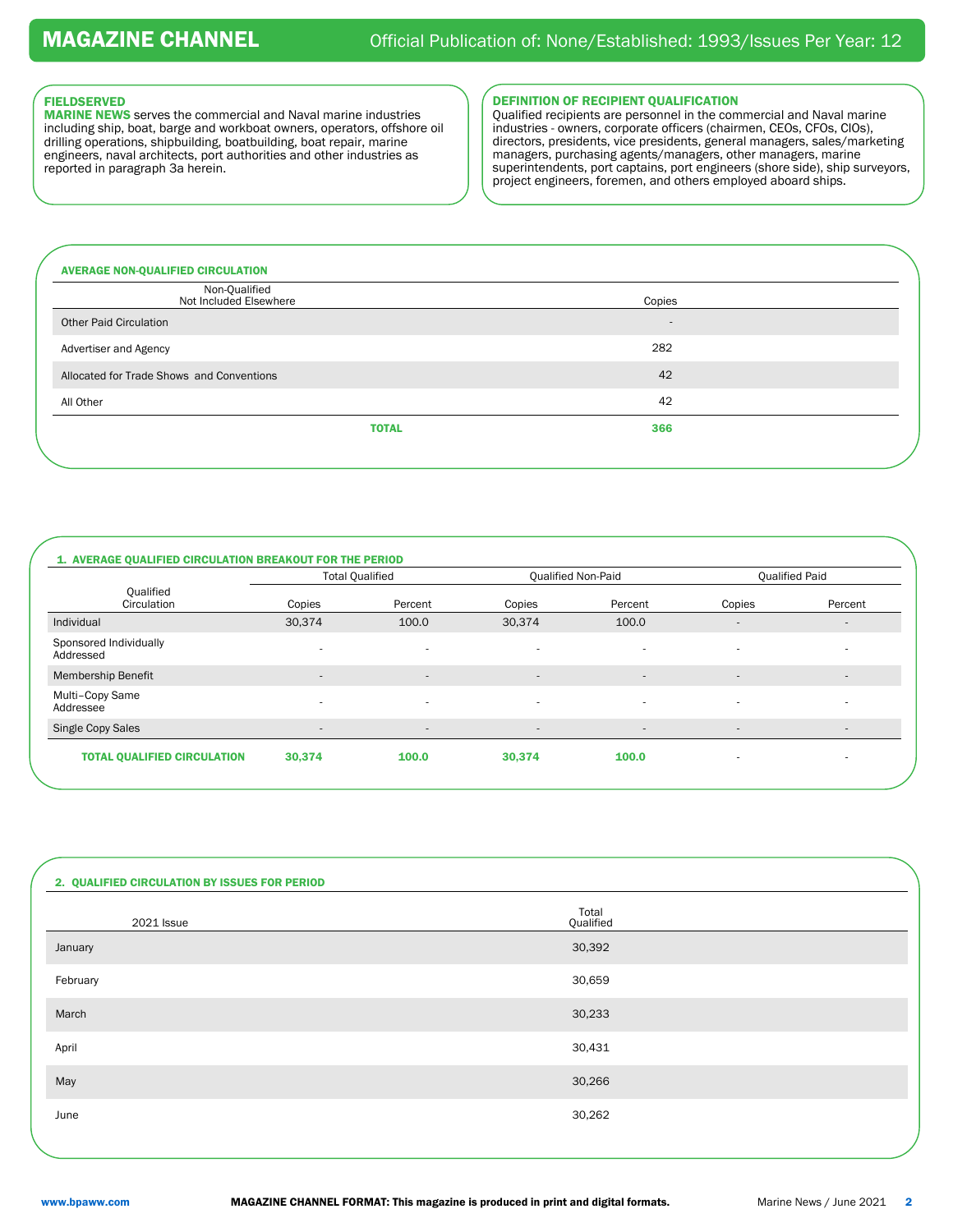| 3a. BUSINESS/OCCUPATION BREAKOUT OF QUALIFIED CIRCULATION FOR ISSUE OF JUNE 2021                                                                                                                                                                                                                                                                                                                                                                                                                 |                    |                     |
|--------------------------------------------------------------------------------------------------------------------------------------------------------------------------------------------------------------------------------------------------------------------------------------------------------------------------------------------------------------------------------------------------------------------------------------------------------------------------------------------------|--------------------|---------------------|
| This issue is 0.4% or 134 copies below the average of the other 5 issues reported in Paragraph 2.                                                                                                                                                                                                                                                                                                                                                                                                |                    |                     |
| <b>Business and Occupation</b>                                                                                                                                                                                                                                                                                                                                                                                                                                                                   | Total<br>Qualified | Percent<br>of Total |
| 1. SHIP, BOAT & BARGE OWNERS, OPERATORS-NAVY AND COMMERCIAL:                                                                                                                                                                                                                                                                                                                                                                                                                                     |                    |                     |
| Commercial, U.S.C.G., Military Sealift Command, Army Corps of Engineers, tugs, pushboats,<br>all types of barges, dredges and salvage vessels, offshore service and supply vessels, crew<br>boats, excursion dinner, passenger and ferry boats, "for hire" dive and charter boats,<br>research vessels, pilot boats, fire boats, police boats, harbor and utility boats, pollution<br>control vessels, coastal and great lakes freighters and tankers, offshore drill rigs, port<br>authorities: |                    |                     |
| Corporate officers, directors, owners, presidents, vice presidents, general managers, other<br>managers, corporate secretaries, and treasurers                                                                                                                                                                                                                                                                                                                                                   | 11.146             | 36.8                |
| Port engineers - shoreside, marine superintendents, port captains, purchasing<br>managers/agents, naval architects, marine engineers - shoreside                                                                                                                                                                                                                                                                                                                                                 | 2,972              | 9.8                 |
| Other employees ashore not included in above classifications                                                                                                                                                                                                                                                                                                                                                                                                                                     | 363                | 1.2                 |
| <b>SUB-TOTAL</b>                                                                                                                                                                                                                                                                                                                                                                                                                                                                                 | 14,481             | 47.8                |
| 2. SHIPBUILDING, BOATBUILDING AND REPAIR:                                                                                                                                                                                                                                                                                                                                                                                                                                                        |                    |                     |
| Corporate officers, directors, owners, presidents, vice presidents, general managers, other<br>managers, corporate secretaries, treasurers, port engineers - shoreside, marine<br>superintendents, port captains, purchasing managers/agents, naval architects, marine<br>engineers - shoreside, ship surveyors, project engineers, and foremen                                                                                                                                                  | 6,456              | 21.4                |
| Other employees not included in the above classifications                                                                                                                                                                                                                                                                                                                                                                                                                                        | 613                | 2.0                 |
| <b>SUB-TOTAL</b>                                                                                                                                                                                                                                                                                                                                                                                                                                                                                 | 7,069              | 23.4                |
| 3. PROFESSIONAL:                                                                                                                                                                                                                                                                                                                                                                                                                                                                                 |                    |                     |
| Naval architects, marine engineers and marine consultants shoreside                                                                                                                                                                                                                                                                                                                                                                                                                              | 3,750              | 12.4                |
| Admiralty lawyers and insurance                                                                                                                                                                                                                                                                                                                                                                                                                                                                  | 394                | 1.3                 |
| <b>SUB-TOTAL</b>                                                                                                                                                                                                                                                                                                                                                                                                                                                                                 | 4,144              | 13.7                |
| <b>TOTAL 1, 2, AND 3</b>                                                                                                                                                                                                                                                                                                                                                                                                                                                                         | 25,694             | 84.9                |
| 4. MARINE EQUIPMENT:                                                                                                                                                                                                                                                                                                                                                                                                                                                                             |                    |                     |
| Manufacturers and manufacturer's representatives                                                                                                                                                                                                                                                                                                                                                                                                                                                 | 3,813              | 12.6                |
| 5. GOVERNMENT AND ALLIED MARINE INDUSTRIES:                                                                                                                                                                                                                                                                                                                                                                                                                                                      |                    |                     |
| U.S. Marine Administration, U.S. Senators, U.S. Congressmen and others in official capacities                                                                                                                                                                                                                                                                                                                                                                                                    | 269                | 0.9                 |
| Schools, associations and organizations                                                                                                                                                                                                                                                                                                                                                                                                                                                          | 457                | 1.5                 |
| Other allied marine industries                                                                                                                                                                                                                                                                                                                                                                                                                                                                   | 29                 | 0.1                 |
| <b>TOTAL 4 AND 5</b>                                                                                                                                                                                                                                                                                                                                                                                                                                                                             | 4,568              | 15.1                |
| <b>TOTAL QUALIFIED CIRCULATION</b>                                                                                                                                                                                                                                                                                                                                                                                                                                                               | 30,262             | 100.0               |

|                                                                                                                                                                                   |                   | <b>Qualified Within</b> |                          |                          |         |
|-----------------------------------------------------------------------------------------------------------------------------------------------------------------------------------|-------------------|-------------------------|--------------------------|--------------------------|---------|
| <b>Qualification Source</b>                                                                                                                                                       | 2 Years<br>1 Year |                         | 3 Years                  | Total<br>Qualified       | Percent |
| I. Direct Request:                                                                                                                                                                | 15,224            | 15,038                  | $\overline{\phantom{a}}$ | 30,262                   | 100.0   |
| II. Request from recipient's company:                                                                                                                                             | ٠                 | $\sim$                  | $\overline{\phantom{a}}$ | $\sim$                   | ۰       |
| III. Membership Benefit:                                                                                                                                                          | $\overline{a}$    | $\sim$                  | $\overline{\phantom{a}}$ | $\overline{a}$           |         |
| IV. Communication (other than request):                                                                                                                                           | $\overline{a}$    | ٠                       | $\overline{\phantom{a}}$ | $\sim$                   |         |
| V. Sources other than above, including: Association rosters<br>and directories; Business directories; Manufacturer's,<br>distributor's and wholesaler's lists; and Other sources: |                   |                         | $\overline{\phantom{a}}$ |                          |         |
| VI. Single Copy Sales:                                                                                                                                                            | ٠.                | ۰                       | ٠                        | $\overline{\phantom{a}}$ |         |
| <b>TOTAL QUALIFIED CIRCULATION</b>                                                                                                                                                | 15,224            | 15,038                  |                          | 30,262                   | 100.0   |
| <b>PERCENT</b>                                                                                                                                                                    | 50.3              | 49.7                    | $\sim$                   | 100.0                    |         |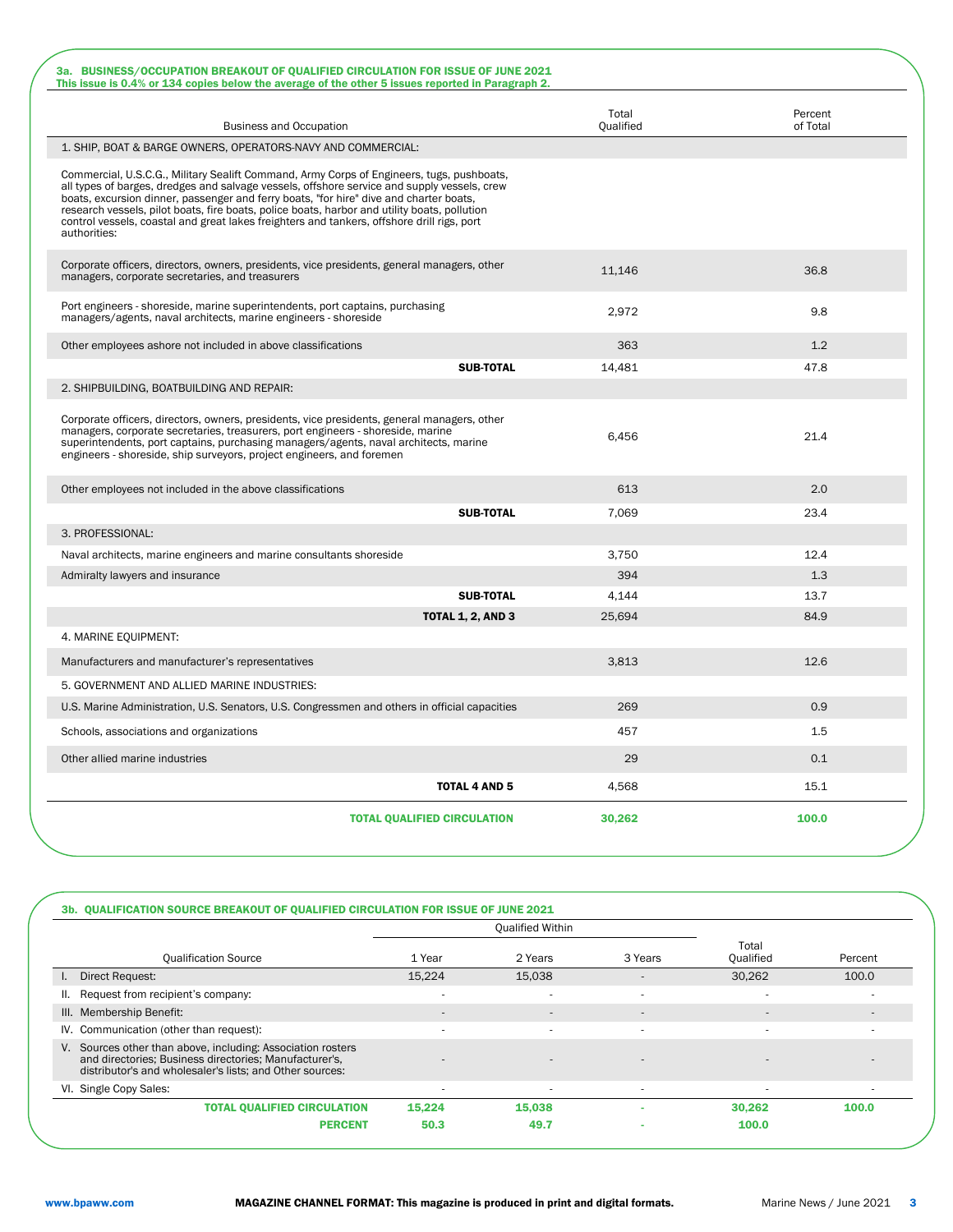| <b>Mailing Address</b>                        | Total<br>Qualified       | Percent                  |  |
|-----------------------------------------------|--------------------------|--------------------------|--|
| Individuals by name and title and/or function | 30,262                   | 100.0                    |  |
| Individuals by name only                      |                          |                          |  |
| Titles or functions only                      | $\overline{\phantom{a}}$ | $\overline{a}$           |  |
| Company names only                            | $\overline{\phantom{a}}$ | $\overline{\phantom{a}}$ |  |
| Multi-Copy Same Addressee copies              | $\overline{a}$           | $\overline{a}$           |  |
| Single Copy Sales                             | $\overline{\phantom{a}}$ | $\overline{\phantom{a}}$ |  |
| <b>TOTAL QUALIFIED CIRCULATION</b>            | 30,262                   | 100.0                    |  |

# GEOGRAPHICAL BREAKOUT OF QUALIFIED CIRCULATION FOR ISSUE OF JUNE 2021\*

| <b>State</b>            | Total<br>Qualified | Percent | <b>State</b>            | Total<br>Qualified | Percent |
|-------------------------|--------------------|---------|-------------------------|--------------------|---------|
| Maine                   | 370                |         | Kentucky                | 247                |         |
| New Hampshire           | 121                |         | Tennessee               | 350                |         |
| Vermont                 | 39                 |         | Alabama                 | 405                |         |
| Massachusetts           | 744                |         | Mississippi             | 269                |         |
| Rhode Island            | 273                |         | <b>EAST SO. CENTRAL</b> | 1,271              | 4.2     |
| Connecticut             | 581                |         | Arkansas                | 100                |         |
| <b>NEW ENGLAND</b>      | 2.128              | 7.0     | Louisiana               | 1,530              |         |
| New York                | 1,302              |         | Oklahoma                | 92                 |         |
| New Jersey              | 942                |         | Texas                   | 2,318              |         |
| Pennsylvania            | 635                |         | <b>WEST SO. CENTRAL</b> | 4,040              | 13.4    |
| <b>MIDDLE ATLANTIC</b>  | 2.879              | 9.5     | Montana                 | 35                 |         |
| Ohio                    | 615                |         | Idaho                   | 61                 |         |
| Indiana                 | 299                |         | Wyoming                 | $\overline{4}$     |         |
| <b>Illinois</b>         | 664                |         | Colorado                | 119                |         |
| Michigan                | 586                |         | <b>New Mexico</b>       | 16                 |         |
| Wisconsin               | 495                |         | Arizona                 | 142                |         |
| <b>EAST NO. CENTRAL</b> | 2,659              | 8.8     | Utah                    | 53                 |         |
| Minnesota               | 275                |         | Nevada                  | 47                 |         |
| lowa                    | 73                 |         | <b>MOUNTAIN</b>         | 477                | 1.6     |
| Missouri                | 318                |         | Alaska                  | 195                |         |
| North Dakota            | 15                 |         | Washington              | 1,195              |         |
| South Dakota            | 18                 |         | Oregon                  | 350                |         |
| Nebraska                | 41                 |         | California              | 2,121              |         |
| Kansas                  | 95                 |         | Hawaii                  | 142                |         |
| <b>WEST NO. CENTRAL</b> | 835                | 2.8     | <b>PACIFIC</b>          | 4,003              | 13.2    |
| Delaware                | 56                 |         | <b>UNITED STATES</b>    | 24,558             | 81.2    |
| Maryland                | 577                |         | <b>U.S. Territories</b> | 48                 |         |
| Washington, DC          | 146                |         | Canada                  | 563                |         |
| Virginia                | 1,122              |         | Mexico                  | 114                |         |
| West Virginia           | 28                 |         | Other International     | 4,979              |         |
| North Carolina          | 497                |         | APO/FPO                 |                    |         |
| South Carolina          | 320                |         |                         |                    |         |
| Georgia                 | 451                |         | <b>TOTAL QUALIFIED</b>  |                    |         |
| Florida                 | 3,069              |         | <b>CIRCULATION</b>      | 30,262             | 100.0   |
| <b>SOUTH ATLANTIC</b>   | 6,266              | 20.7    |                         |                    |         |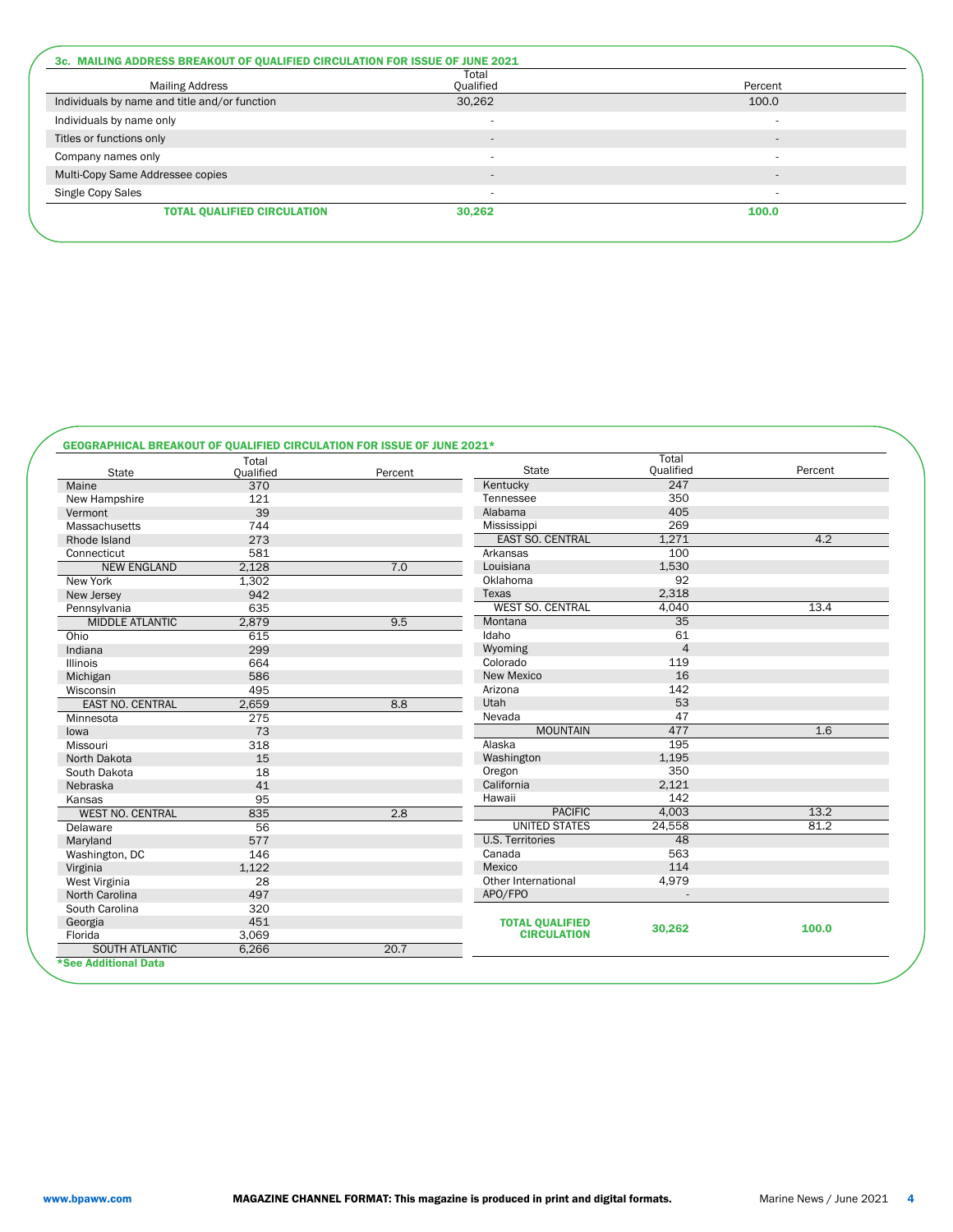# GEOGRAPHICAL BREAKOUT OF QUALIFIED CIRCULATION FOR ISSUE OF JUNE 2021\*

| Region/Country                                                                                                                                                                                                                                                                  | <b>Total Qualified</b> | Percent | Region/Country              | <b>Total Qualified</b> | Percent |
|---------------------------------------------------------------------------------------------------------------------------------------------------------------------------------------------------------------------------------------------------------------------------------|------------------------|---------|-----------------------------|------------------------|---------|
| <b>ASIA</b>                                                                                                                                                                                                                                                                     |                        |         | Spain                       | 101                    |         |
| Bangladesh                                                                                                                                                                                                                                                                      | 39                     |         | Sweden                      | 72                     |         |
| Brunei Darussalam                                                                                                                                                                                                                                                               | 5                      |         | Switzerland                 | 20                     |         |
| China                                                                                                                                                                                                                                                                           | 117                    |         | Turkey                      | 95                     |         |
| Georgia                                                                                                                                                                                                                                                                         | $\sqrt{2}$             |         | Ukraine                     | 19                     |         |
| Hong Kong - SAR                                                                                                                                                                                                                                                                 | 32                     |         | United Kingdom              | 552                    |         |
| India                                                                                                                                                                                                                                                                           | 585                    |         | Subtotal                    | 2,228                  | 7.4     |
| Indonesia                                                                                                                                                                                                                                                                       | 97                     |         | <b>AFRICA</b>               |                        |         |
|                                                                                                                                                                                                                                                                                 | 44                     |         | Algeria                     | 19                     |         |
| Japan<br>Korea, Democratic                                                                                                                                                                                                                                                      |                        |         | Cameroon                    | 10                     |         |
| People's Republic Of                                                                                                                                                                                                                                                            | 11                     |         |                             | 51                     |         |
| Korea, Republic Of                                                                                                                                                                                                                                                              | 66                     |         | Egypt                       | $\overline{2}$         |         |
| Malaysia                                                                                                                                                                                                                                                                        | 93                     |         | Ethiopia                    | 27                     |         |
| Maldives                                                                                                                                                                                                                                                                        | 3                      |         | Ghana                       |                        |         |
| Myanmar                                                                                                                                                                                                                                                                         | 19                     |         | Kenya                       | 12                     |         |
| Pakistan                                                                                                                                                                                                                                                                        | 50                     |         | Libyan Arab Jamahiriya      | $\overline{7}$         |         |
| Philippines                                                                                                                                                                                                                                                                     | 125                    |         | Morocco                     | 9                      |         |
|                                                                                                                                                                                                                                                                                 |                        |         | Nigeria                     | 149                    |         |
| Singapore                                                                                                                                                                                                                                                                       | 205                    |         | Senegal                     | 5                      |         |
| Sri Lanka                                                                                                                                                                                                                                                                       | 34                     |         | South Africa                | 20                     |         |
| Taiwan                                                                                                                                                                                                                                                                          | 18                     |         | Sudan                       | $\overline{2}$         |         |
| Thailand                                                                                                                                                                                                                                                                        | 24                     |         | Tanzania                    | $\overline{4}$         |         |
| Vietnam                                                                                                                                                                                                                                                                         | 28                     |         | Tunisia                     | 9                      |         |
| Subtotal                                                                                                                                                                                                                                                                        | 1,597                  | 5.3     | Subtotal                    | 326                    | 1.1     |
| <b>MIDDLE EAST</b>                                                                                                                                                                                                                                                              |                        |         | <b>NORTH AMERICA</b>        |                        |         |
| Bahrain                                                                                                                                                                                                                                                                         | 8                      |         | Canada                      | 563                    |         |
| Iran                                                                                                                                                                                                                                                                            | 55                     |         | Mexico                      | 114                    |         |
| Israel                                                                                                                                                                                                                                                                          | 17                     |         | <b>United States</b>        | 24,558                 |         |
| Jordan                                                                                                                                                                                                                                                                          | $\overline{2}$         |         | Subtotal                    | 25,235                 | 83.4    |
| Kuwait                                                                                                                                                                                                                                                                          | 13                     |         | <b>CARIBBEAN</b>            |                        |         |
| Lebanon                                                                                                                                                                                                                                                                         | $\overline{7}$         |         | Antigua and Barbuda         | 5                      |         |
| Oman                                                                                                                                                                                                                                                                            | $\overline{7}$         |         | <b>Bahamas</b>              | 8                      |         |
| Qatar                                                                                                                                                                                                                                                                           | 13                     |         | Bermuda                     | $\overline{4}$         |         |
| Saudi Arabia                                                                                                                                                                                                                                                                    | 29                     |         | Cuba                        | 3                      |         |
| Syrian Arab Republic                                                                                                                                                                                                                                                            | 3                      |         | Dominican Republic          | $\overline{7}$         |         |
| <b>United Arab Emirates</b>                                                                                                                                                                                                                                                     | 146                    |         | Jamaica                     | 10                     |         |
| Yemen                                                                                                                                                                                                                                                                           | $\sqrt{2}$             |         | <b>Netherlands Antilles</b> | $\mathbf{1}$           |         |
|                                                                                                                                                                                                                                                                                 | 302                    | 1.0     | Puerto Rico                 | 36                     |         |
| Subtotal                                                                                                                                                                                                                                                                        |                        |         |                             | 21                     |         |
| <b>EUROPE</b><br>Austria                                                                                                                                                                                                                                                        |                        |         | Trinidad and Tobago         |                        |         |
|                                                                                                                                                                                                                                                                                 |                        |         |                             |                        |         |
|                                                                                                                                                                                                                                                                                 | 16                     |         | Virgin Islands, U.S.        | 9                      |         |
|                                                                                                                                                                                                                                                                                 | 39                     |         | Subtotal                    | 104                    | 0.3     |
|                                                                                                                                                                                                                                                                                 | 22                     |         | <b>CENTRAL AMERICA</b>      |                        |         |
|                                                                                                                                                                                                                                                                                 | 33                     |         | Costa Rica                  | 13                     |         |
|                                                                                                                                                                                                                                                                                 | 15                     |         | Guatemala                   | $\mathbf 1$            |         |
|                                                                                                                                                                                                                                                                                 | 75                     |         | Panama                      | 28                     |         |
|                                                                                                                                                                                                                                                                                 | $\overline{2}$         |         | Subtotal                    | 42                     | 0.1     |
|                                                                                                                                                                                                                                                                                 | 77                     |         | <b>SOUTH AMERICA</b>        |                        |         |
|                                                                                                                                                                                                                                                                                 | 79                     |         | Argentina                   | 59                     |         |
|                                                                                                                                                                                                                                                                                 |                        |         | Brazil                      | 75                     |         |
|                                                                                                                                                                                                                                                                                 | 203                    |         |                             |                        |         |
|                                                                                                                                                                                                                                                                                 | 106                    |         | Chile                       | 27                     |         |
|                                                                                                                                                                                                                                                                                 | $\,6$                  |         | Colombia                    | 32                     |         |
|                                                                                                                                                                                                                                                                                 | 19                     |         | Ecuador                     | $\mathsf 9$            |         |
|                                                                                                                                                                                                                                                                                 | 121                    |         | Peru                        | 27                     |         |
|                                                                                                                                                                                                                                                                                 | 3                      |         | Uruguay                     | $\,$ 6                 |         |
|                                                                                                                                                                                                                                                                                 | $\overline{2}$         |         | Venezuela                   | 31                     |         |
|                                                                                                                                                                                                                                                                                 | 11                     |         | Subtotal                    | 266                    | 0.9     |
|                                                                                                                                                                                                                                                                                 | 9                      |         | <b>ASIA PACIFIC</b>         |                        |         |
|                                                                                                                                                                                                                                                                                 | 207                    |         | Australia                   | 123                    |         |
|                                                                                                                                                                                                                                                                                 | 181                    |         | Guam                        | 3                      |         |
|                                                                                                                                                                                                                                                                                 | 33                     |         | New Zealand                 | 36                     |         |
|                                                                                                                                                                                                                                                                                 | 26                     |         | Subtotal                    | 162                    | 0.5     |
|                                                                                                                                                                                                                                                                                 | 47                     |         |                             |                        |         |
| Belgium<br><b>Bulgaria</b><br>Croatia<br>Cyprus<br>Denmark<br>Estonia<br>Finland<br>France<br>Germany<br>Greece<br>Iceland<br>Ireland<br>Italy<br>Latvia<br>Lithuania<br>Malta<br>Monaco<br>Netherlands<br>Norway<br>Poland<br>Portugal<br>Romania<br><b>Russian Federation</b> | 30                     |         | <b>TOTAL QUALIFIED</b>      |                        |         |
| Serbia                                                                                                                                                                                                                                                                          | 3                      |         | <b>CIRCULATION</b>          | 30,262                 | 100.0   |